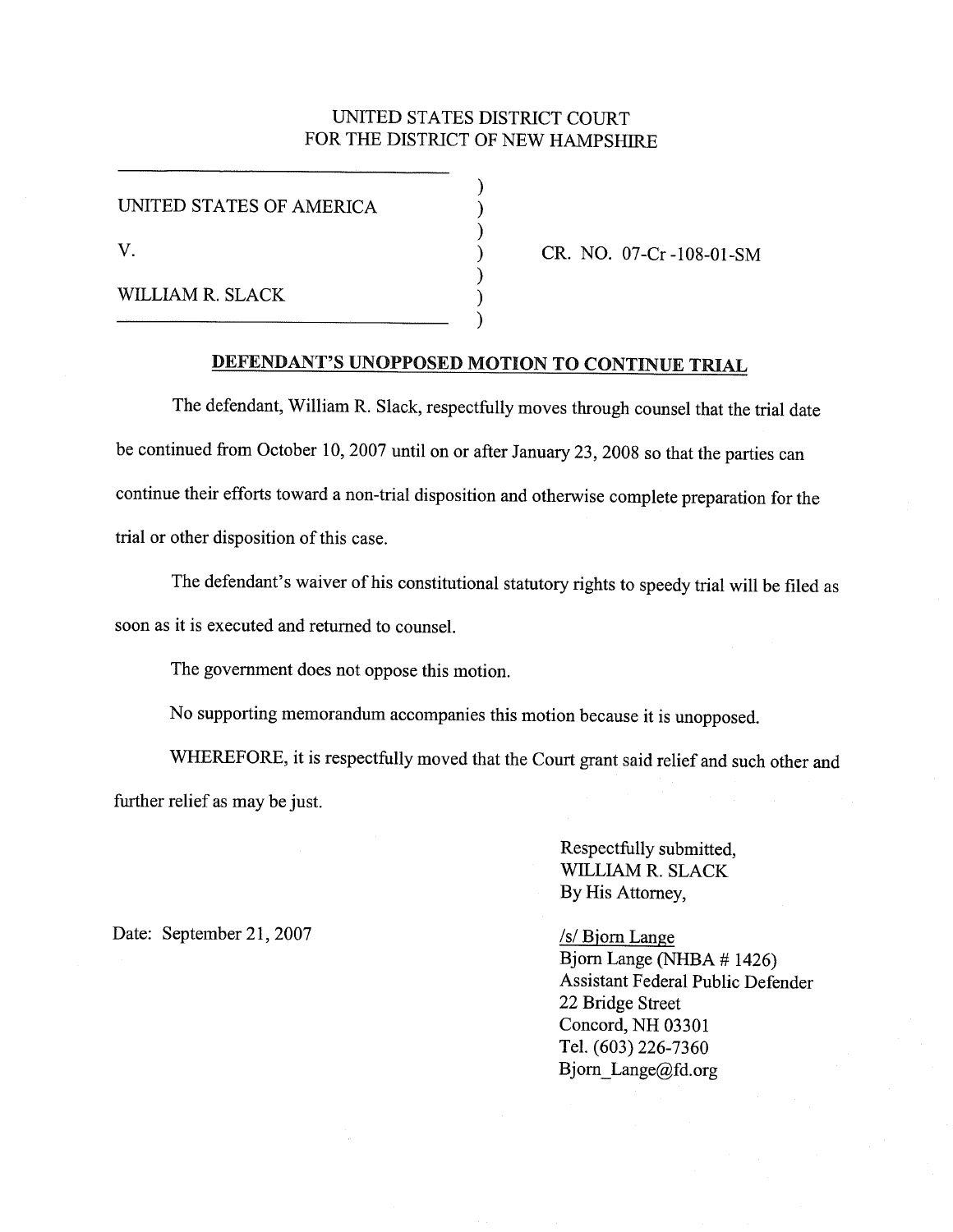# CERTIFICATE OF SERVICE

**I,**Bjorn Lange, hereby certify that on September 21,2007 this motion was served upon AUSA Arnold Huftalen via ECF and that copies will be hand-delivered to USPO Daniel Gildea and mailed to the defendant.

> /s/ Biorn Lange Bjorn Lange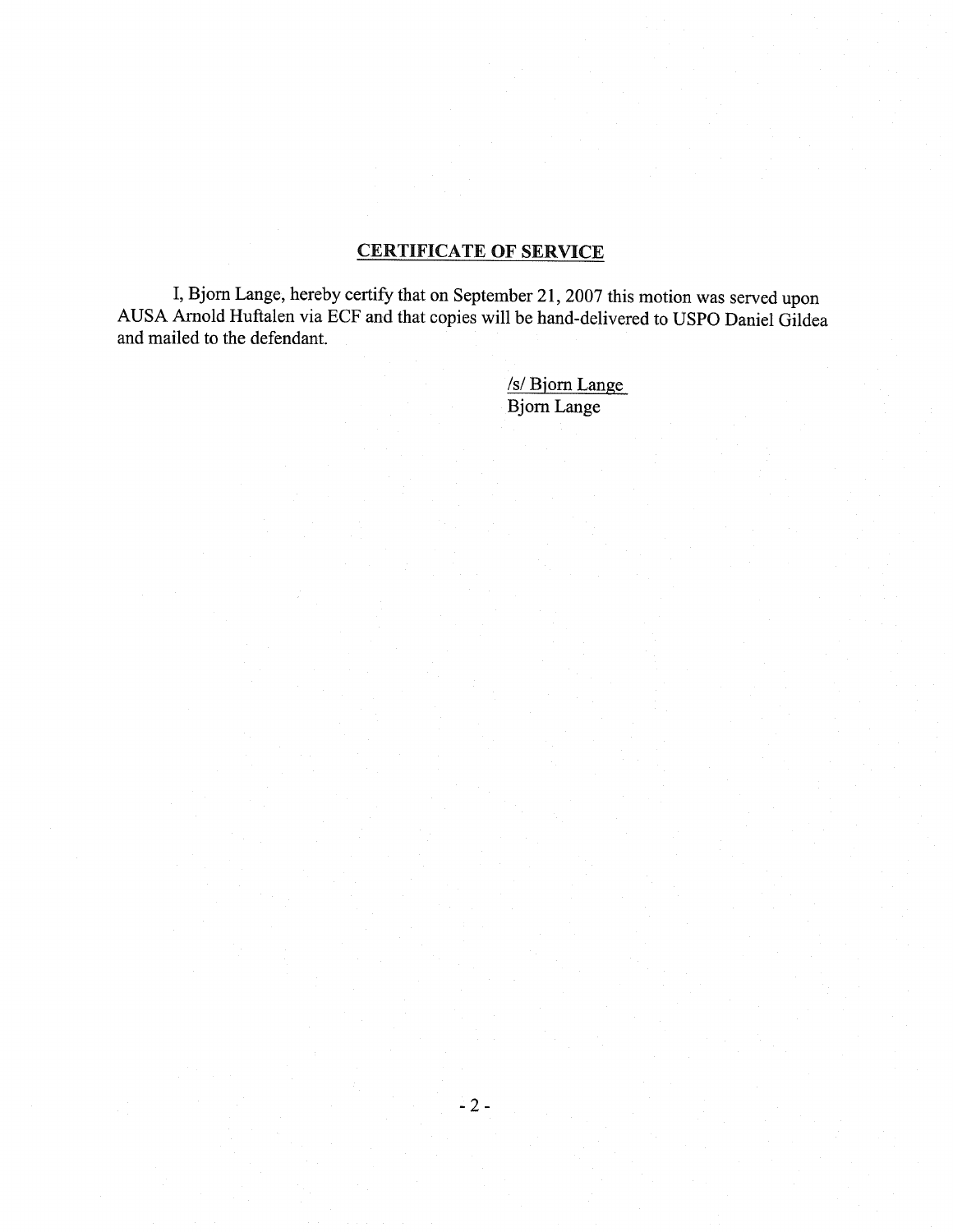#### UNITED STATES DISTRICT COURT FOR THE DISTRICT OF NEW HAMPSHIRE

### United States of America

v.

Case No. 07-cr-108-01-SM

William R. Slack

## ORDER

Defendant's assented-to motion to continue the trial (document no. 12) is granted. Trial has been rescheduled for the February 5, 2008 trial period. Defendant shall flie a Waiver of Speedy Trial Rights not later than October 2, 2007. On the filing of such waiver, his continuance shall be effective.

The court finds that the ends of justice served by granting a continuance outweigh the best interest of the public and the defendant in a speedy trial, 18 D.S.C. § 3161 (h)(8)(B)(iv), in that failure to grant a continuance would unreasonably deny the defendant the reasonable time necessary for effective preparation taking into account